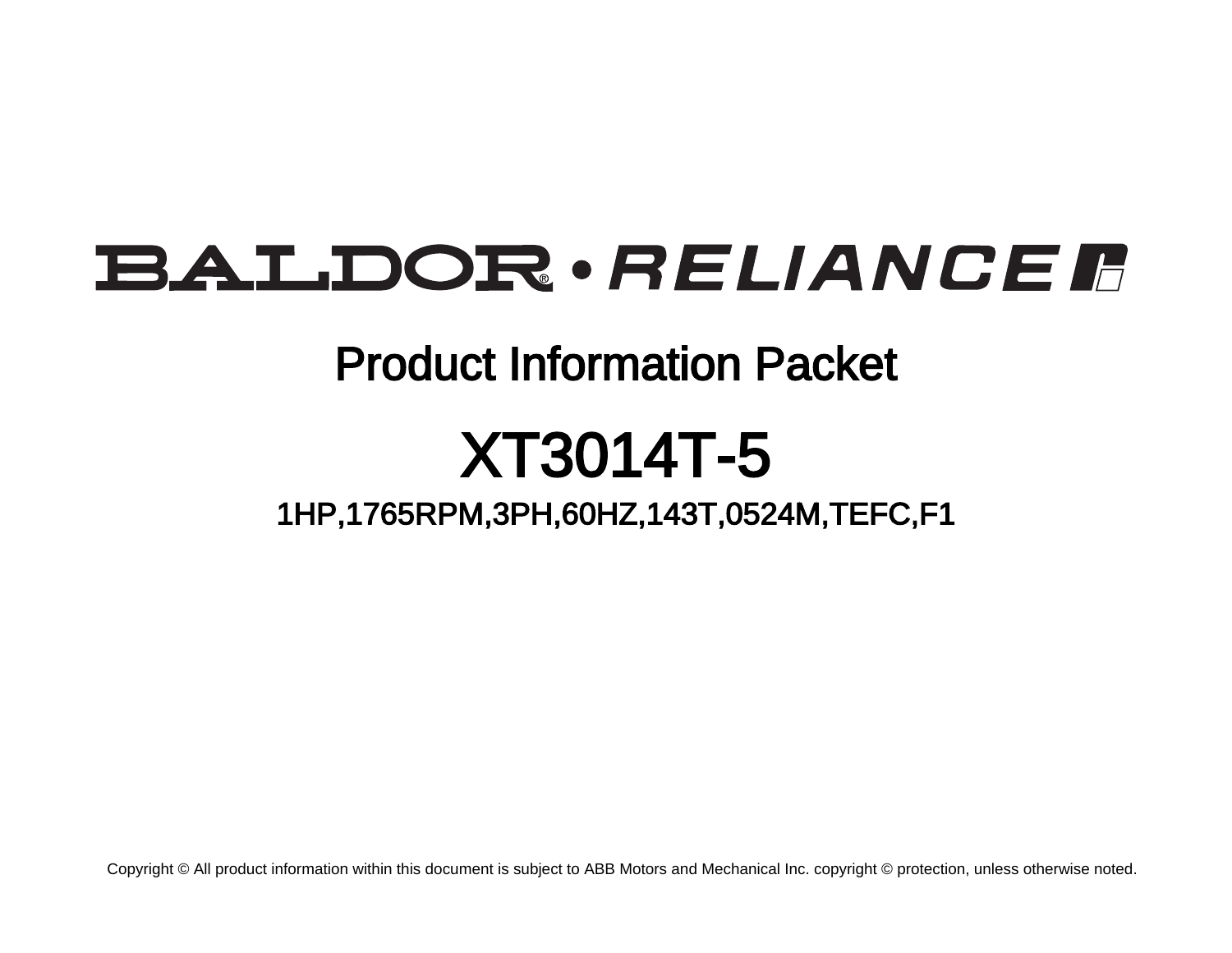### BALDOR · RELIANCE F Product Information Packet: XT3014T-5 - 1HP,1765RPM,3PH,60HZ,143T,0524M,TEFC,F1

| <b>Part Detail</b> |    |             |              |             |        |                      |            |  |
|--------------------|----|-------------|--------------|-------------|--------|----------------------|------------|--|
| Revision:          |    | Status:     | PRD/A        | Change #:   |        | Proprietary:         | No         |  |
| Type:              | AC | Elec. Spec: | 05WGX064     | CD Diagram: | CD0006 | Mfg Plant:           |            |  |
| Mech. Spec:        |    | Layout:     | 05LY-000-377 | Poles:      | 04     | <b>Created Date:</b> | 05-21-2021 |  |
| Base:              |    | Eff. Date:  | 07-01-2021   | Leads:      | 3#18   |                      |            |  |

| <b>Specs</b>                           |                         |                                  |                        |
|----------------------------------------|-------------------------|----------------------------------|------------------------|
| <b>Catalog Number:</b>                 | XT3014T-5               | <b>Feedback Device:</b>          | <b>NO FEEDBACK</b>     |
| Enclosure:                             | <b>TEFC</b>             | <b>Heater Indicator:</b>         | No Heater              |
| Frame:                                 | 143T                    | <b>Insulation Class:</b>         | F                      |
| <b>Frame Material:</b>                 | Iron                    | <b>Inverter Code:</b>            | <b>Inverter Duty</b>   |
| Motor Letter Type:                     | Three Phase             | IP Rating:                       | <b>NONE</b>            |
| Output @ Frequency:                    | 1.000 HP @ 60 HZ        | <b>KVA Code:</b>                 | N                      |
| Synchronous Speed @ Frequency:         | 1800 RPM @ 60 HZ        | <b>Lifting Lugs:</b>             | No Lifting Lugs        |
| Voltage @ Frequency:                   | 575.0 V @ 60 HZ         | <b>Locked Bearing Indicator:</b> | No Locked Bearing      |
| XP Class and Group:                    | CLI GP A, B, C, D       | <b>Motor Lead Termination:</b>   | <b>Flying Leads</b>    |
| <b>XP Division:</b>                    | Division II             | Motor Type:                      | 0524M                  |
| <b>Agency Approvals:</b>               | <b>CCSA US</b>          | <b>Mounting Arrangement:</b>     | F1                     |
|                                        | <b>CSA EEV</b>          | <b>Power Factor:</b>             | 70                     |
|                                        | <b>NEMA PREMIUM</b>     | <b>Product Family:</b>           | <b>General Purpose</b> |
|                                        | UR.                     | <b>Pulley Face Code:</b>         | Standard               |
| <b>Auxillary Box:</b>                  | No Auxillary Box        | Rodent Screen:                   | None                   |
| <b>Auxillary Box Lead Termination:</b> | None                    | <b>Shaft Ground Indicator:</b>   | No Shaft Grounding     |
| <b>Base Indicator:</b>                 | Rigid                   | <b>Shaft Rotation:</b>           | Reversible             |
| <b>Bearing Grease Type:</b>            | Polyrex EM (-20F +300F) | <b>Speed Code:</b>               | Single Speed           |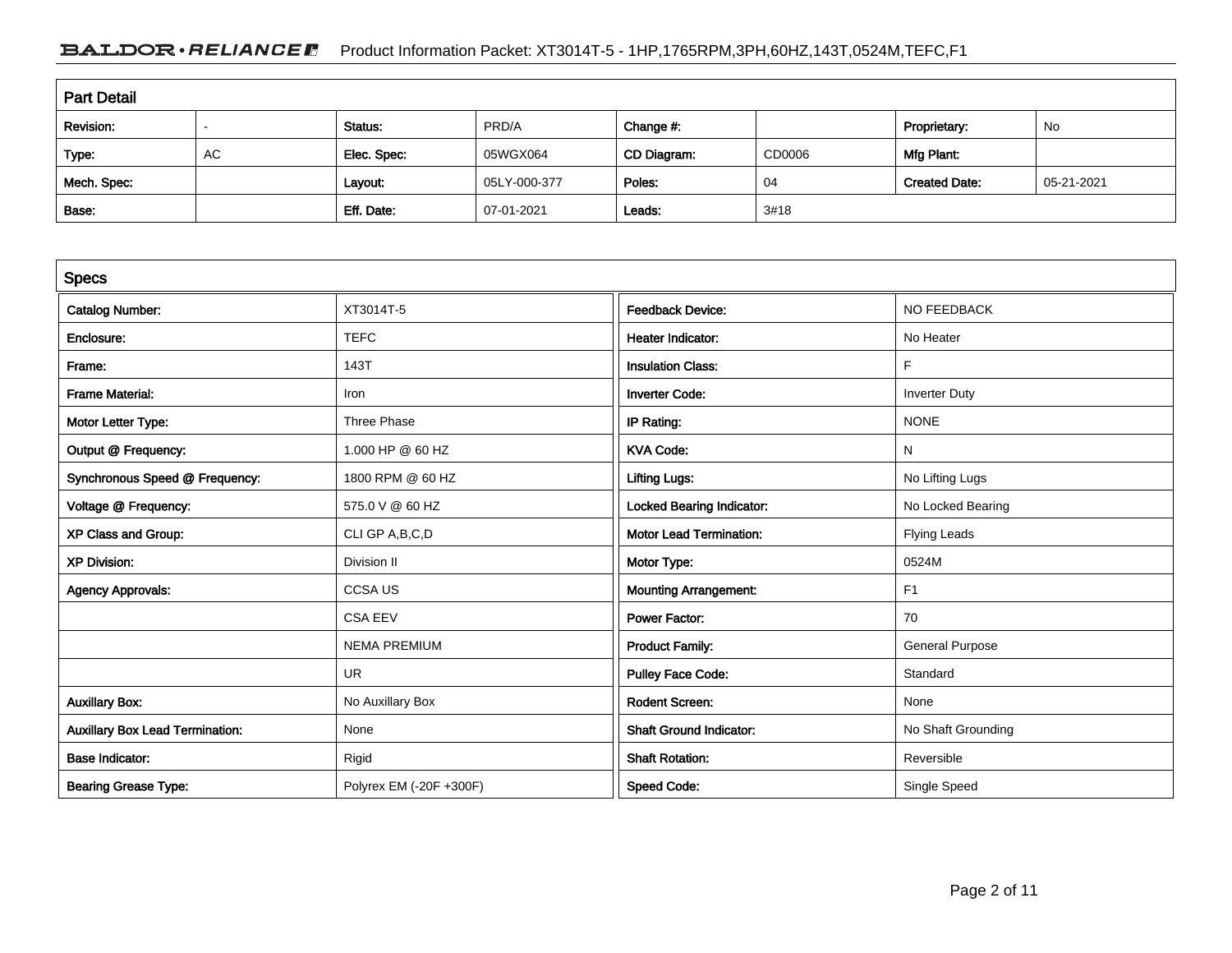| Blower:                               | None                      | <b>Motor Standards:</b>            | <b>NEMA</b>         |  |
|---------------------------------------|---------------------------|------------------------------------|---------------------|--|
| <b>Constant Torque Speed Range:</b>   |                           | <b>Starting Method:</b>            | Direct on line      |  |
| Current @ Voltage:                    | 1.200 A @ 575.0 V         | <b>Thermal Device - Bearing:</b>   | None                |  |
| Design Code:                          | в                         | Thermal Device - Winding:          | None                |  |
| Drip Cover:                           | No Drip Cover             | <b>Vibration Sensor Indicator:</b> | No Vibration Sensor |  |
| Duty Rating:                          | <b>CONT</b>               | <b>Winding Thermal 1:</b>          | None                |  |
| <b>Electrically Isolated Bearing:</b> | Not Electrically Isolated | <b>Winding Thermal 2:</b>          | None                |  |
|                                       |                           | <b>XP Temp Code:</b>               | T4                  |  |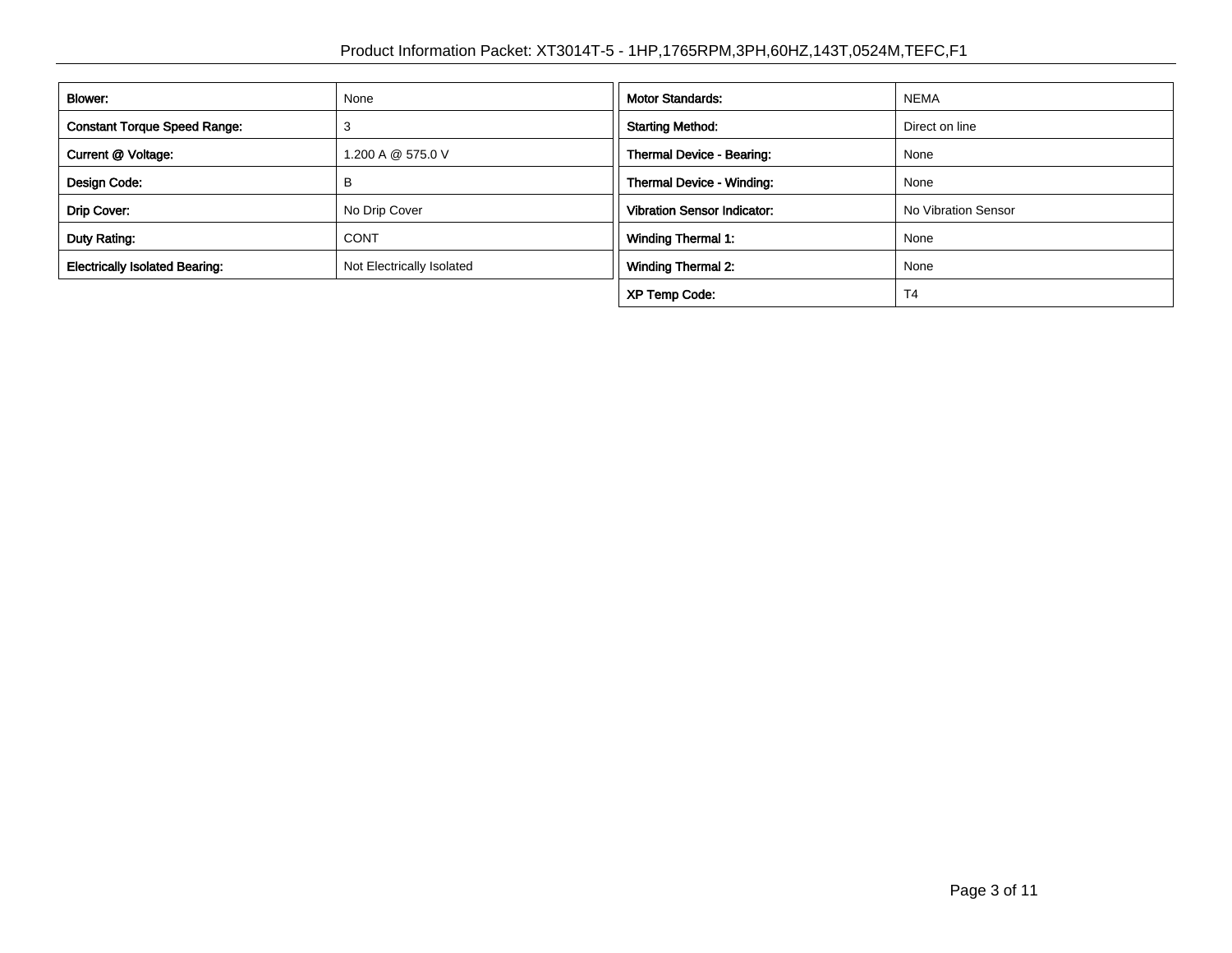| Nameplate NP4224L    |                          |           |                             |                   |                     |  |  |
|----------------------|--------------------------|-----------|-----------------------------|-------------------|---------------------|--|--|
|                      | <b>CAT.NO.</b> XT3014T-5 |           |                             | $\mathsf{LP.}$ 54 |                     |  |  |
|                      | SPEC. 05-0000-0989       |           |                             |                   | <b>ENCL</b> TEFC    |  |  |
| $FRAME$ 143T         |                          | $H.P.$ 1  |                             |                   | <b>T. CODE</b> $T4$ |  |  |
| $VOLTS$ 575          |                          |           | P.F. 70                     |                   |                     |  |  |
| F.L. AMPS $ 1.2$     |                          |           | RATING 40C AMB-CONT         |                   |                     |  |  |
| R.P.M. 1765          |                          |           |                             | USABLE AT 208V    |                     |  |  |
| $HZ.$ 60             |                          | PH. $ 3 $ |                             | <b>CLASS</b> F    |                     |  |  |
| <b>SER.F.</b> $1.00$ |                          |           | $DES.$ B                    | SLHZ $1.2$        |                     |  |  |
| NEMA NOM. EFF. 87.5  |                          |           | $WK2$ 0.14                  |                   |                     |  |  |
|                      | $DE$ 6205                |           | <b>ODE</b> 6203             |                   |                     |  |  |
| MAG. CUR. $.8$       |                          |           |                             |                   |                     |  |  |
| INV TYPE PWM         |                          | $CHP$ 60  | TO 90                       |                   | INV TEMP CODE   T4  |  |  |
| CT 3                 | TO 60                    |           | $\mathsf{V} \mathsf{T}   3$ | TO 60             |                     |  |  |
|                      | $CC$ 010A                | SN        |                             |                   |                     |  |  |
|                      | 1.15 SF ON SINE WAVE     |           |                             |                   |                     |  |  |
|                      |                          |           |                             |                   |                     |  |  |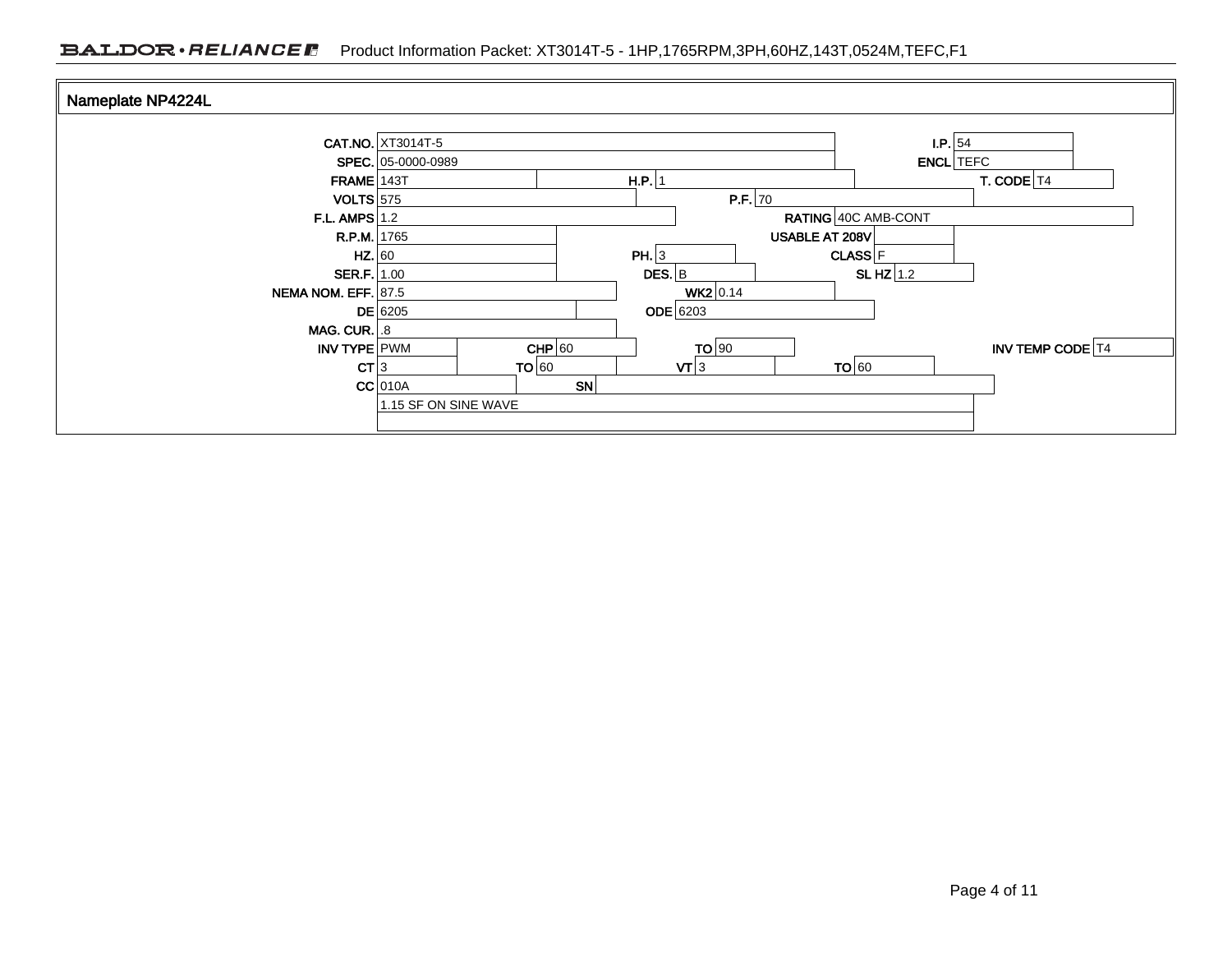| <b>Parts List</b>  |                                             |            |  |  |  |  |
|--------------------|---------------------------------------------|------------|--|--|--|--|
| <b>Part Number</b> | Description                                 | Quantity   |  |  |  |  |
| SA395008           | SA 05-0000-0989                             | 1.000 EA   |  |  |  |  |
| RA385726           | RA 05-0000-0989                             | 1.000 EA   |  |  |  |  |
| LB1115N            | LABEL, LIFTING DEVICE (ON ROLLS)            | 1.000 EA   |  |  |  |  |
| LB1119N            | <b>WARNING LABEL</b>                        | 1.000 EA   |  |  |  |  |
| LC0006             | <b>CONNECTION LABEL</b>                     | 1.000 EA   |  |  |  |  |
| LB1449             | DIV-2/NEC WARNING LABEL                     | 1.000 EA   |  |  |  |  |
| <b>NP4224L</b>     | SS CP INV DIV-2 UL CSA-C US EEV PREM, DI    | 1.000 EA   |  |  |  |  |
| 85XU0407S04        | 4X1/4 U DRIVE PIN STAINLESS                 | 2.000 EA   |  |  |  |  |
| MN416A01           | TAG-INSTAL-MAINT no wire (2100/bx) 4/22     | 1.000 EA   |  |  |  |  |
| HW3201A05          | 3/8-16 EYEBOLT                              | 1.000 EA   |  |  |  |  |
| 35FH4005A32SP      | IEC FH NO GRSR W/3 HOLES - PRIMED           | 1.000 EA   |  |  |  |  |
| 51XW1032A06        | 10-32 X .38, TAPTITE II, HEX WSHR SLTD S    | 3.000 EA   |  |  |  |  |
| 34FN3002B01        | EXTERNAL FAN, PLASTIC, .637/.639 HUB W/     | 1.000 EA   |  |  |  |  |
| 51XB0818A12        | 8-18X3/4 HXWSSLD SERTYB                     | 1.000 EA   |  |  |  |  |
| MJ1000A02          | GREASE, POLYREX EM EXXON                    | $0.050$ LB |  |  |  |  |
| HA3100A37          | THRUBOLT 10-32 X 8.500                      | 4.000 EA   |  |  |  |  |
| XY1032A02          | 10-32 HEX NUT DIRECTIONAL SERRATION         | 4.000 EA   |  |  |  |  |
| 35EP3122K00        | MASTER ODE, 203 BRG, 683SH, #26 DRN, FH MTG | 1.000 EA   |  |  |  |  |
| HW4600B39SP        | V-RING SLINGER 0.550 X 0.790 X .18 VITON    | 1.000 EA   |  |  |  |  |
| HW5100A03          | WAVY WASHER (W1543-017)                     | 1.000 EA   |  |  |  |  |
| HA4067A01          | PUSH IN DRAIN FITTING (BLACK)               | 1.000 EA   |  |  |  |  |
| 35EP3123A00        | MASTER DE, 205 BRG, 998SH, #26 DRN          | 1.000 EA   |  |  |  |  |
| HW4600B32SP        | V-RING SLINGER 1.000 X 1.540 X .24 VITON    | 1.000 EA   |  |  |  |  |
| HA4067A01          | PUSH IN DRAIN FITTING (BLACK)               | 1.000 EA   |  |  |  |  |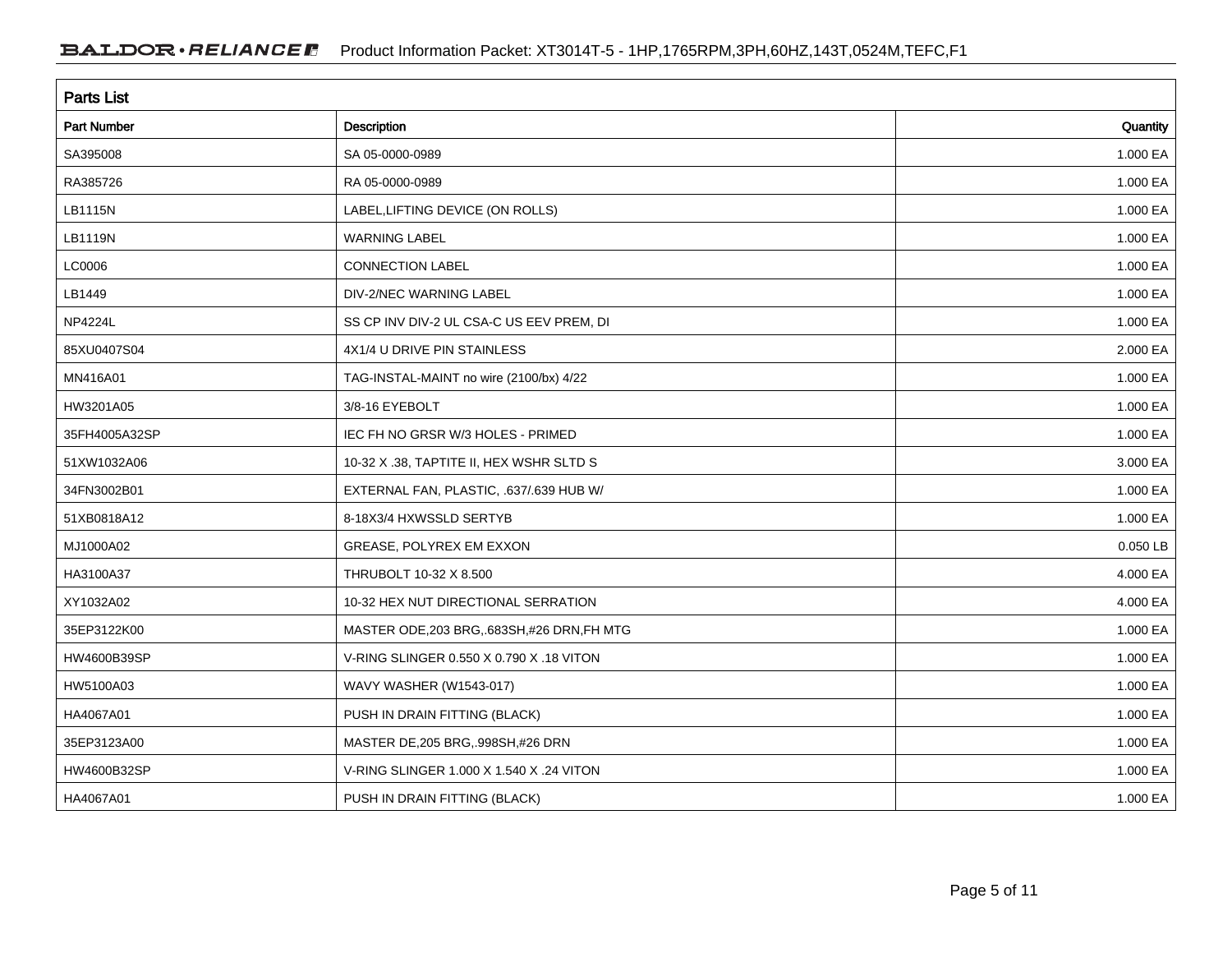| Parts List (continued) |                                          |          |  |  |  |  |
|------------------------|------------------------------------------|----------|--|--|--|--|
| Part Number            | Description                              | Quantity |  |  |  |  |
| 06CB3000               | <b>BALDOR CONDUIT BOX CAST</b>           | 1.000 EA |  |  |  |  |
| 06GS1000               | GASKET, CONDUIT BOX                      | 1.000 EA |  |  |  |  |
| 51XW2520A12            | SCREW, HEX SER SLT HD, ZN, 1/4-20 X .75  | 2.000 EA |  |  |  |  |
| 11XW1032G06            | 10-32 X .38, TAPTITE II, HEX WSHR SLTD U | 1.000 EA |  |  |  |  |
| HW3001B02              | BRASS CUP WASHER W/GROUND SYMBOL TAB,    | 1.000 EA |  |  |  |  |
| 06CB3500               | <b>BALDOR CONDUIT BOX LID</b>            | 1.000 EA |  |  |  |  |
| 06GS1001               | <b>BALDOR CONDUIT BOX GASKET</b>         | 1.000 EA |  |  |  |  |
| 51XW2520A12            | .25-20 X .75, TAPTITE II, HEX WSHR SLTD  | 2.000 EA |  |  |  |  |
| MG1025L14              | WILKOFAST, 776.14, GRUNDFOS BLACK        | 0.125 GA |  |  |  |  |
| 36PA1000               | PKG GRP, PRINT<br>PK1016A06              | 1.000 EA |  |  |  |  |
| HW2501D13              | KEY, 3/16 SQ X 1.375                     | 1.000 EA |  |  |  |  |
| HA7000A01              | KEY RETAINER 7/8" DIA SHAFT              | 1.000 EA |  |  |  |  |
| FE-0000001             | <b>ZRTG FE ASSEMBLY</b>                  | 1.000 EA |  |  |  |  |
| PE-0000001             | <b>ZRTG PE ASSEMBLY</b>                  | 1.000 EA |  |  |  |  |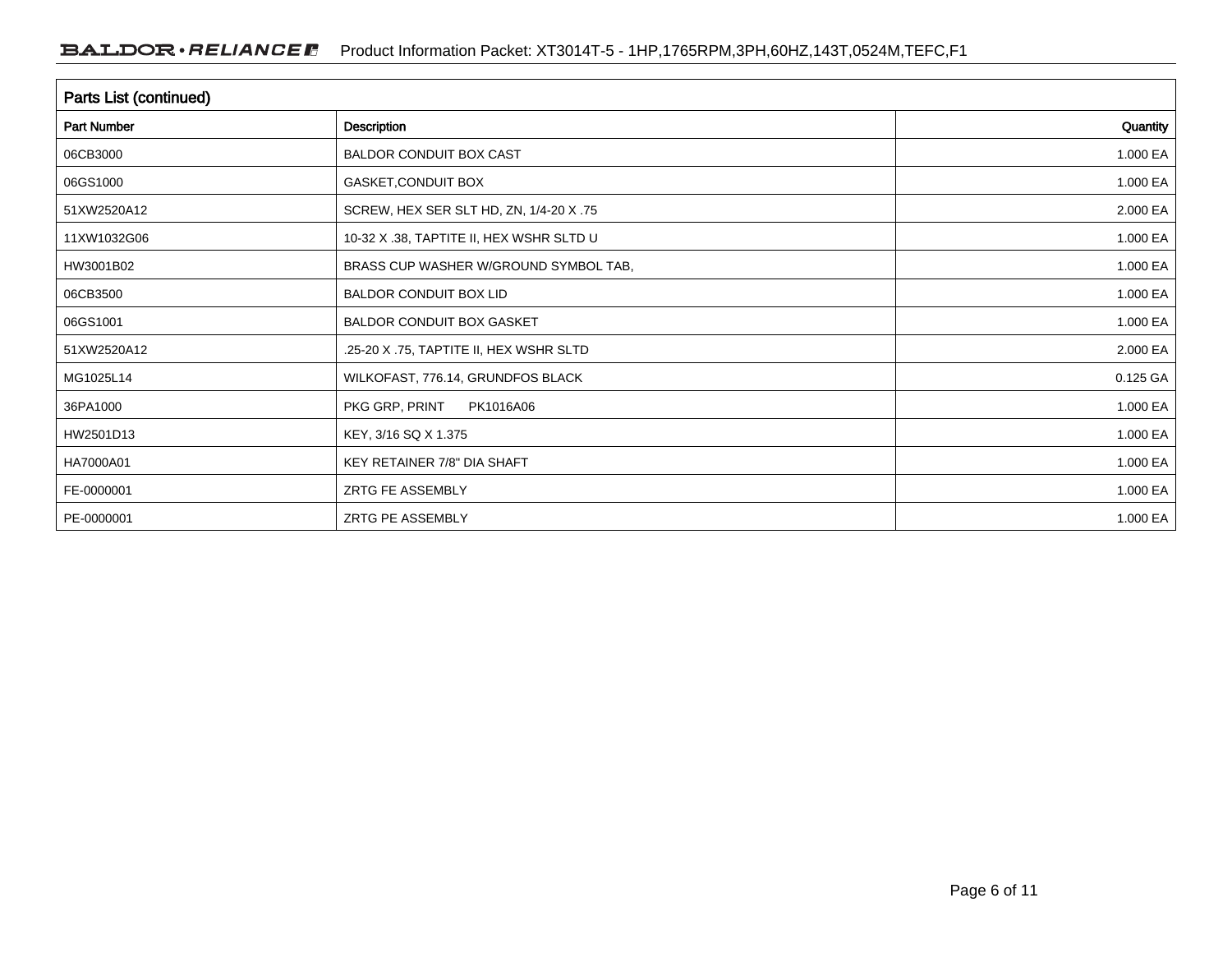#### **AC Induction Motor Performance Data**

Record # 47107Typical performance - not guaranteed values

| <b>Winding: 05WGX064-R015</b><br><b>Type: 0524M</b> |                   | <b>Enclosure: TEFC</b> |                                              |                |
|-----------------------------------------------------|-------------------|------------------------|----------------------------------------------|----------------|
| <b>Nameplate Data</b>                               |                   |                        | 575 V, 60 Hz:<br><b>Single Voltage Motor</b> |                |
| <b>Rated Output (HP)</b>                            |                   |                        | <b>Full Load Torque</b>                      | 2.99 LB-FT     |
| <b>Volts</b>                                        |                   | 575                    | <b>Start Configuration</b>                   | direct on line |
| <b>Full Load Amps</b>                               |                   | 1.2                    | <b>Breakdown Torque</b>                      | 15.8 LB-FT     |
| <b>R.P.M.</b>                                       |                   | 1765                   | <b>Pull-up Torque</b>                        | 9.13 LB-FT     |
| Hz                                                  | 60 Phase          | 3                      | <b>Locked-rotor Torque</b>                   | 11 LB-FT       |
| <b>NEMA Design Code</b>                             | <b>B KVA Code</b> | N                      | <b>Starting Current</b>                      | 12 A           |
| <b>Service Factor (S.F.)</b>                        |                   | 1.15                   | <b>No-load Current</b>                       | 0.821 A        |
| <b>NEMA Nom. Eff.</b>                               | 87.5 Power Factor | 70                     | Line-line Res. @ 25°C                        | $17.7\ \Omega$ |
| <b>Rating - Duty</b>                                |                   | 40C AMB-CONT           | Temp. Rise @ Rated Load                      | $21^{\circ}$ C |
| S.F. Amps                                           |                   |                        | Temp. Rise @ S.F. Load                       | $24^{\circ}$ C |
|                                                     |                   |                        | <b>Locked-rotor Power Factor</b>             | 49.2           |
|                                                     |                   |                        | <b>Rotor inertia</b>                         | 0.142 LB-FT2   |

### **Load Characteristics 575 V, 60 Hz, 1 HP**

| % of Rated Load     | 25    | 50    | 75   | 100  | 125  | 150  | S.F. |
|---------------------|-------|-------|------|------|------|------|------|
| <b>Power Factor</b> | 28    | 48    | 60   | 70   | 76   | 81   | 74   |
| <b>Efficiency</b>   | 73.9  | 83.5  | 86.5 | 87.7 | 87.2 | 86.9 | 87.5 |
| <b>Speed</b>        | 1793  | 1785  | 1778 | 1770 | 1761 | 1753 | 1765 |
| Line amperes        | 0.861 | 0.948 | 1.07 | 1.23 | 1.41 | 1.6  | 1.34 |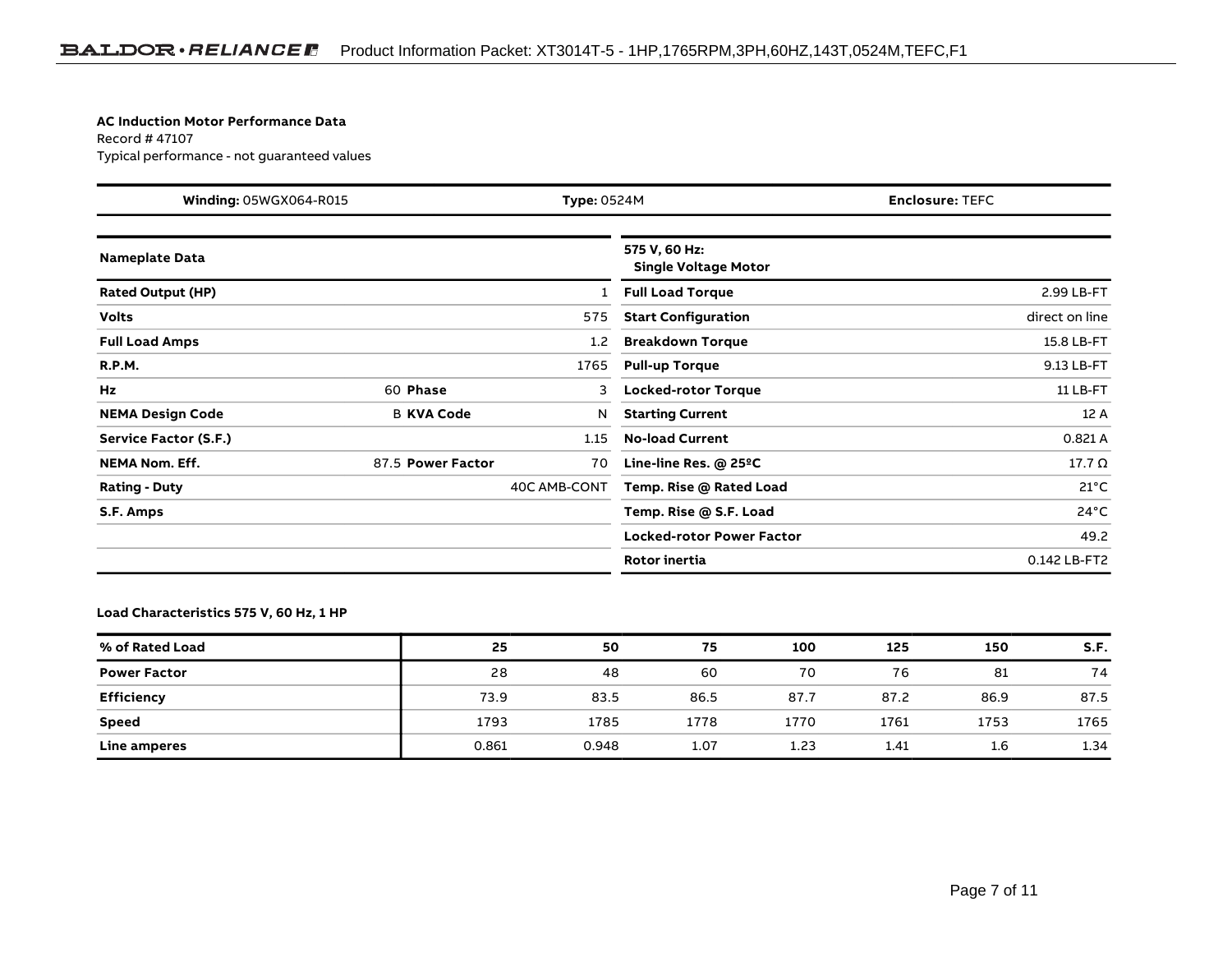

Performance Graph at 575V, 60Hz, 1.0HP Typical performance - Not guaranteed values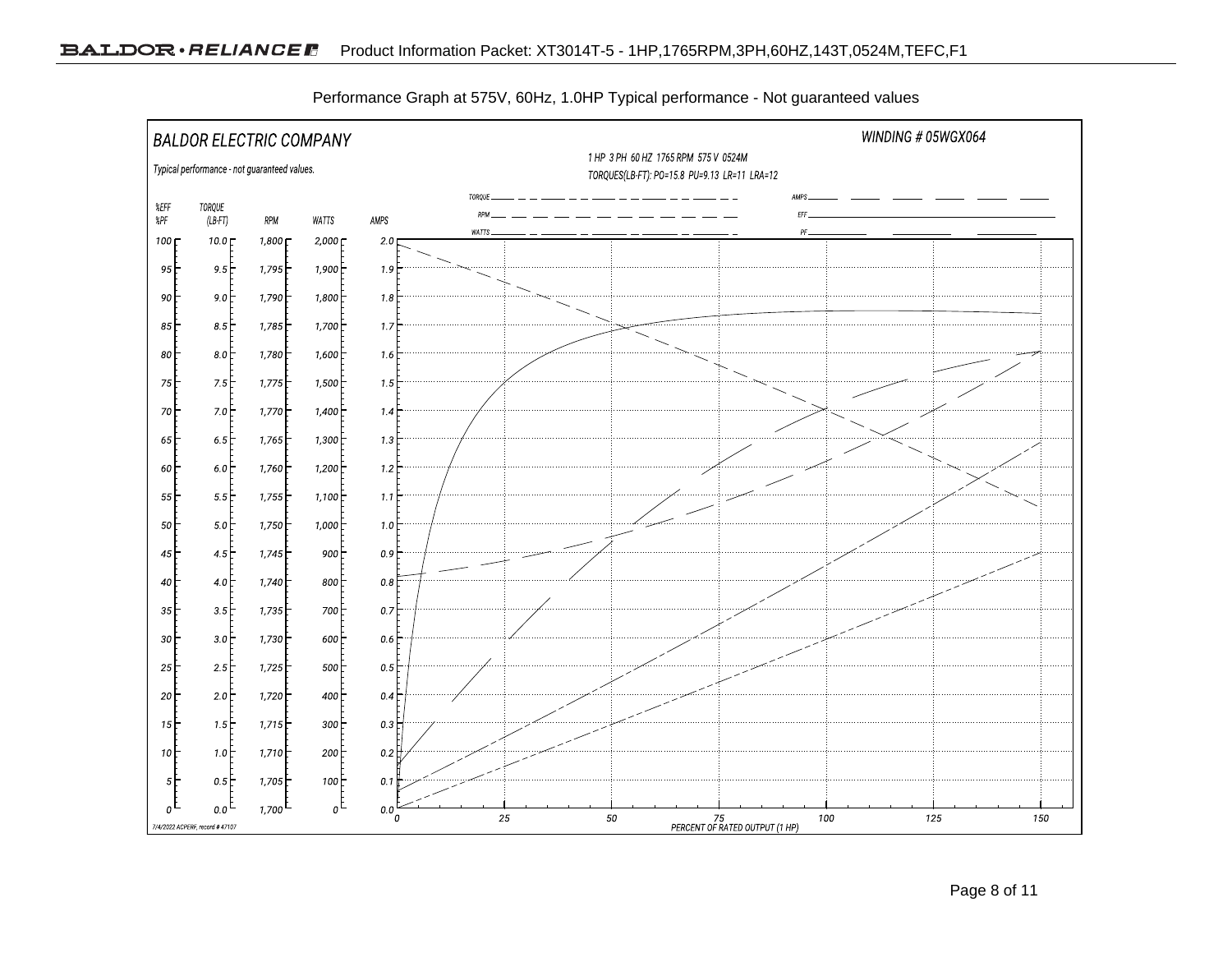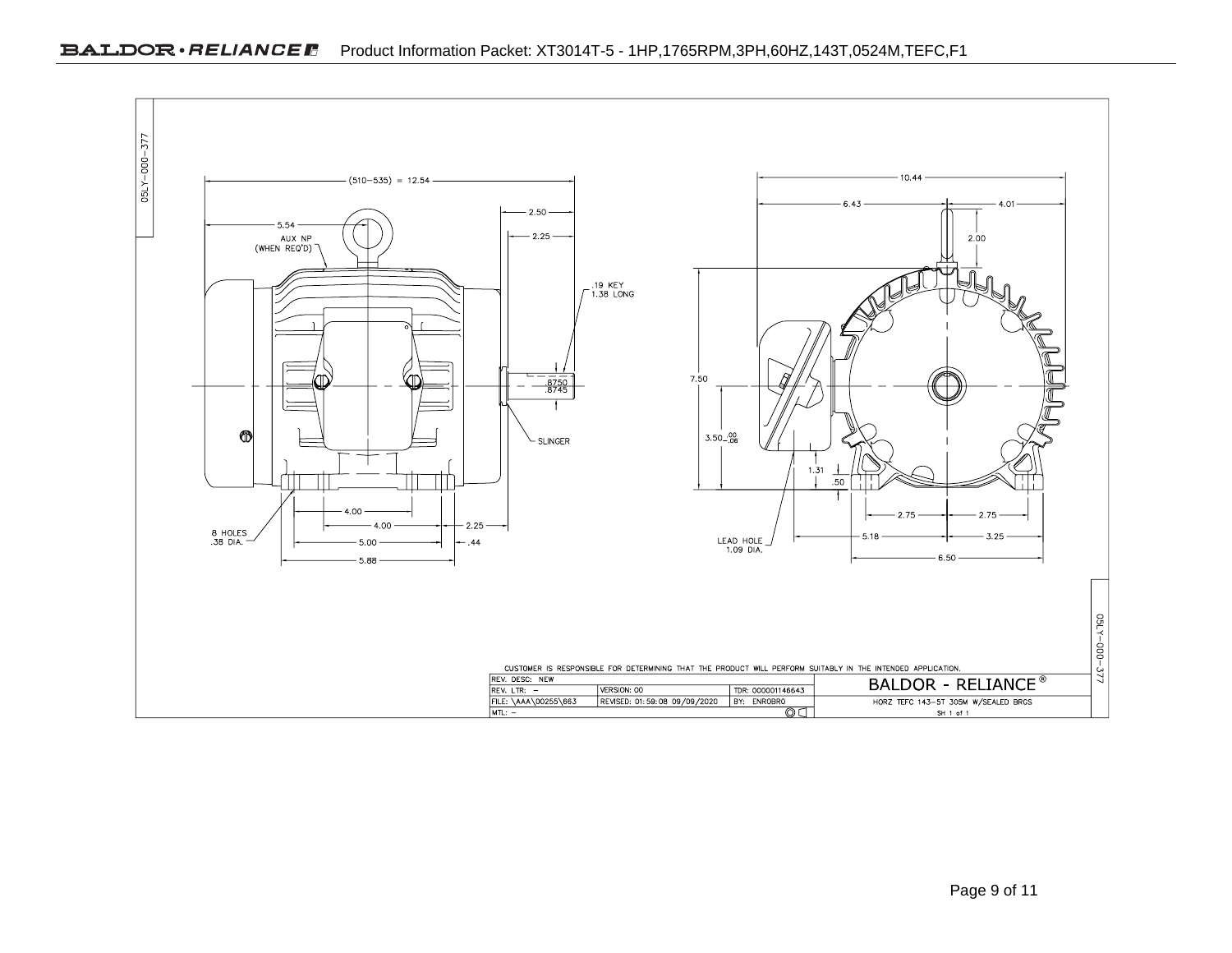